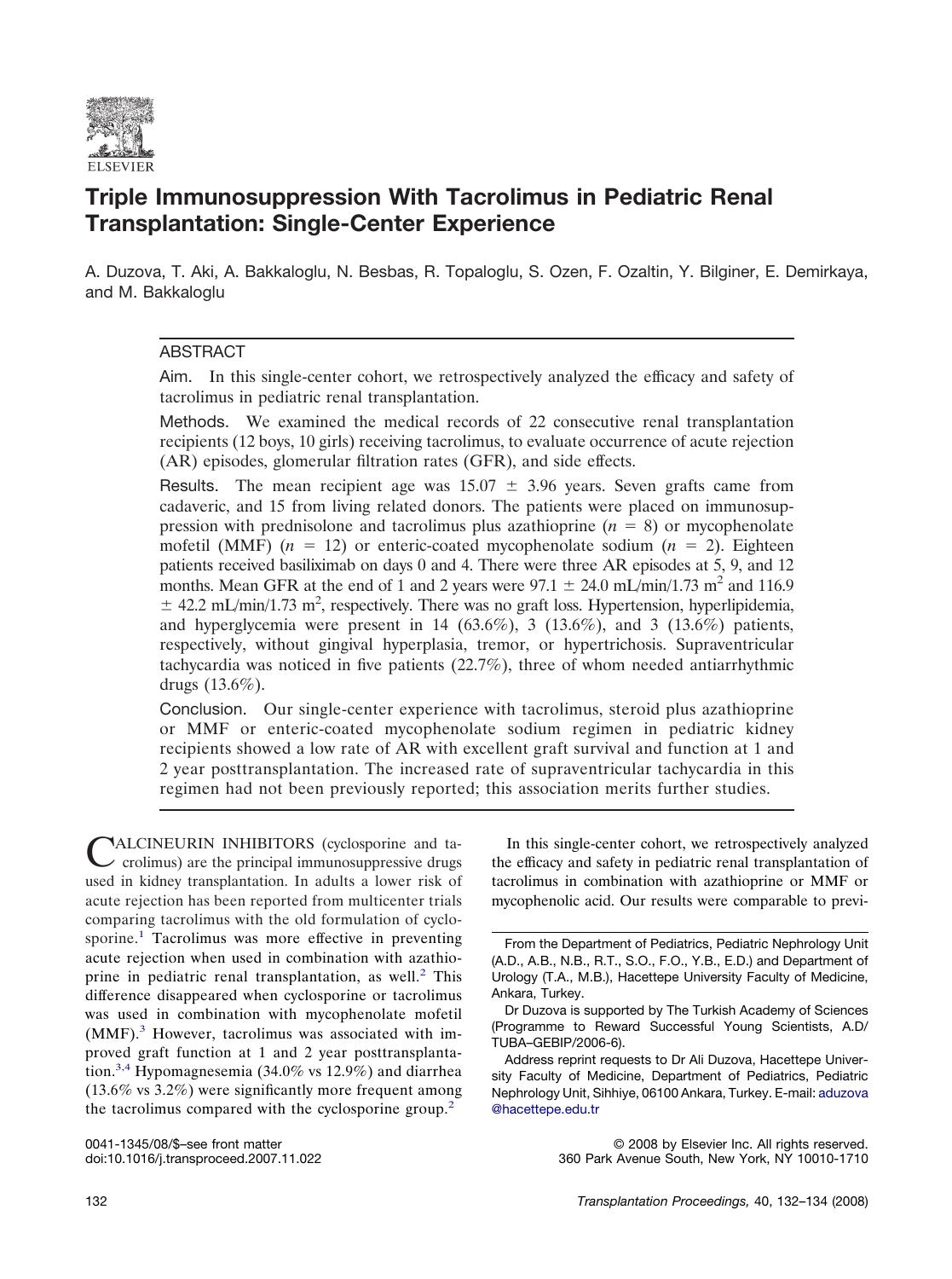<span id="page-1-0"></span>ous reports of multicenter studies; interestingly we noticed an increased rate of supraventricular tachycardia, which had not been reported previously.

#### PATIENTS AND METHODS

We retrospectively examined 22 consecutive pediatric renal transplantation recipients from May 2000 to May 2006, all of whom were Caucasian with 12 boys and 10 girls. The mean recipient age was  $15.07 \pm 3.96$  years.

All patients received prednisolone and tacrolimus. Prednisolone, started at 60 mg/m<sup>2</sup>/d (maximum daily dose 60 mg), was tapered to 5 to 10 mg/d at 6 months. Tacrolimus was administered orally as capsules every 12 hours. The initial oral daily tacrolimus dose was 0.2 to 0.3 mg/kg. The target blood tacrolimus levels were 15 to 20 ng/mL in the first month, 10 to 15 ng/mL for the second and third months, and 5 to 10 ng/mL after 3 months. Eighteen patients received basiliximab (12 mg/m<sup>2</sup> on days 0 and 4). Eight patients received azathioprine  $(2 \text{ mg/kg})$ ; 12, MMF  $(800 \text{ to } 1000 \text{ mg/m}^2/\text{d})$ ; maximum 1500 mg/d) and two, enteric-coated mycophenolate sodium. Acute rejection (AR) was defined as a requirement for antirejection therapy. Renal function was assessed using the Schwartz formula. [5](#page-2-0)

## RESULTS

Twelve patients (55%) had glomerular disease: Alport syndrome  $(n = 3)$ , focal segmental glomerulosclerosis  $(n = 3)$ , juvenile nephronophthisis  $(n = 2)$ , membrane proliferative glomerulonephritis  $(n = 2)$ , Bardet-Biedl syndrome  $(n = 1)$ , and polyarteritis nodosa  $(n = 1)$ ; Structural disorders were present in nine patients  $(41\%)$ : vesicoureteral reflux  $(n = 4)$ , posterior urethral valves  $(n = 2)$ , neurogenic bladder  $(n = 2)$ , and hypoplasic kidney  $(n = 1)$ . The etiology of end-stage renal disease was unknown in one case (4%). Seven patients (32%) were on hemodialysis, 10 (45%) on peritoneal dialysis, and 5 (23%) were preemptive transplantations. Seven grafts came from cadaveric (32%), and 15 from living related donors  $(68\%)$ .

Mean glomerular filtration rate at the end of 1 and 2 vears were 97.1  $\pm$  24.0 mL/min/1.73 m<sup>2</sup> and 116.9  $\pm$  42.2  $mL/min/1.73$  m<sup>2</sup>, respectively. There was no patient and graft loss. There were three AR episodes in three patients (13.6%) at 5, 9, and 12 months, respectively. All patients were on a tacrolimus and MMF combination; AR episodes responded to corticosteroid.

Hypertension, hyperlipidemia, and hyperglycemia were present in 14 (63.6%), 3 (13.6%), and 3 (13.6%) patients, respectively but no gingival hyperplasia, hypertrichosis, tremor, or PTLD. Hyperglycemia resolved following tapering of prednisolone in two patients and resulted in diabetes in the third one (4.5%). Diarrhea, which developed in one patient, resolved after conversion from MMF to azathioprine.

Five patients (22.7%) developed supraventricular tachycardia; four patients within one month (early-onset) and one patient at 3 years after transplantation (late-onset). It resolved spontaneously in two patients; whereas, antiarrhythmic drug therapy was needed in three patients: two

patients in the early-onset group and one patient in the late-onset group.

#### **DISCUSSION**

This retrospective study showed a 13.6% incidence of acute rejection at 12 months among pediatric renal allograft recipients treated with tacrolimus in combination with either azathioprine or MMF or enteric-coated mycophenolate sodium. The AR rate in our series was lower than the NAPRTCS series (AR rate was 29.1% in the group treated with tacrolimus, MMF, and steroid) or the 18-center study (nine European), which was reported by Filler et al (AR rate was 36.9% in the group treated with tacrolimus, azathioprine, and steroid). $3,4$  This difference may be attrib-uted to basiliximab.<sup>[6,7](#page-2-0)</sup> However, a recent prospective, randomized, multicenter study adding basiliximab to a regimen of tacrolimus combined with azathioprine and steroid did not improve the AR rate  $(19.2\% \text{ vs } 20.4\%).$ <sup>[8](#page-2-0)</sup>

Glomerular filtration rates at 1 and 2 year posttransplant in our series (97.1 mL/min/1.73 m<sup>2</sup> and 116.9 mL/min/1.73 m<sup>2</sup>, respectively) were comparable to those in the NAPRTCS study, namely 98.6 mL/min/1.73 m<sup>2</sup> and 96.7 mL/min/1.73 m<sup>2</sup>, respectively, in the group treated with tacrolimus, MMF, and steroid. They were higher than these reported by Filler et al: 64.9 mL/min/1.73 m<sup>2</sup> and 64.9 mL/min/1.73 m<sup>2</sup>, respectively, in the group treated with tacrolimus, azathio-prine, and steroid.<sup>[3,4](#page-2-0)</sup> The lower AR rate in our series probably resulted in better graft survival and function.

Hypertension and hyperglycemia were the most frequent adverse events, similar to previous reports.<sup>1,3,4</sup> Of particular importance was the increased rate of supraventricular tachycardia with three patients (13.6%) on an antiarrhythmic drug. This adverse event has not been reported in previous series. Among 237 adult allograft kidney recipients treated with tacrolimus, azathioprine, and steroid. Kramer et al noted six cardiovascular events: myocardial infarction, heart failure, atrial fibrillation. In contrast, no cardiovascular events were observed among recipients treated with cyclosporine, azathioprine, and steroid.<sup>[9](#page-2-0)</sup>

Our single-center experience with a tacrolimus, steroid plus azathioprine or MMF or enteric-coated mycophenolate sodium regimen in pediatric kidney recipients showed a low rate of AR episodes and excellent graft survival and function at 1 and 2 year posttransplantation. The increased rate of supraventricular tachycardia in this regimen has not been previously reported; this association merits further study.

### **REFERENCES**

1. Sperschneider H; European Renal Transplantation Study Group: A large, multicentre trial to compare the efficacy and safety of tacrolimus with cyclosporine microemulsion following renal transplantation. Transplant Proc 33:1279, 2001

2. Trompeter R, Filler G, Webb NJ, et al: Randomized trial of tacrolimus versus cyclosporin microemulsion in renal transplantation. Pediatr Nephrol 17:141, 2002